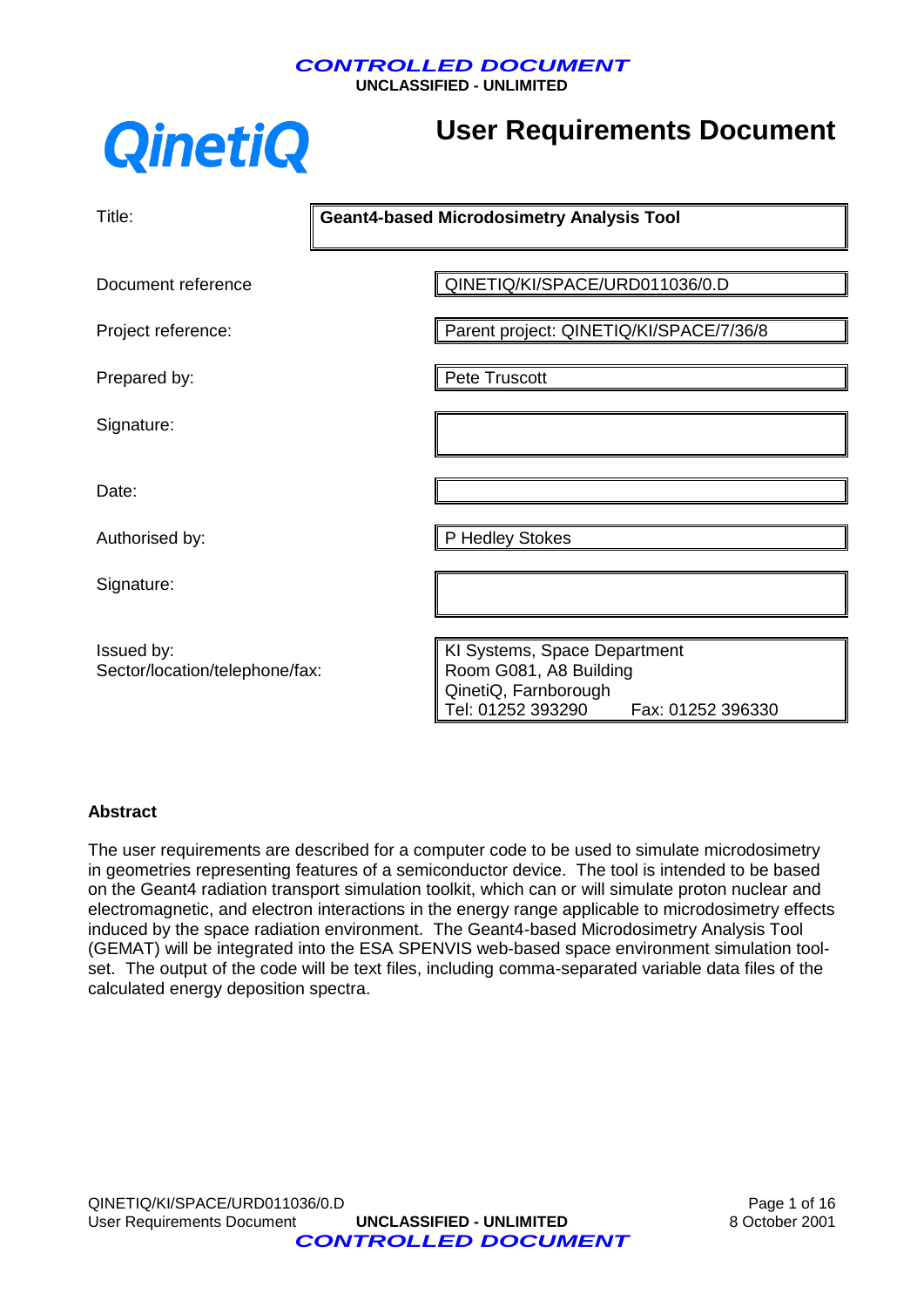#### **Record of changes**

 $\overline{a}$ 

This is a controlled document. Additional copies are obtained through the issuing authority. In the event of copying locally, including electronically, mark each document 'Uncontrolled Copy'. Full issues and page amendments are identified on this page. Forward proposals for change in writing to the issuing authority.

| <b>Issue</b> | Date           | Detail of changes                                     |
|--------------|----------------|-------------------------------------------------------|
| 0.a          | 10 July 2001   | First issue to reviewers in draft form                |
| 0.b          | 12 July 2001   | Second draft following comments from Sira and QinetiQ |
|              |                | reviewers.                                            |
| 0.c          | 2 August 2001  | Third draft following initial input from ESA.         |
| 0.d          | 8 October 2001 | Fourth draft following further comments from ESA.     |
|              |                |                                                       |
|              |                |                                                       |
|              |                |                                                       |
|              |                |                                                       |
|              |                |                                                       |
|              |                |                                                       |
|              |                |                                                       |
|              |                |                                                       |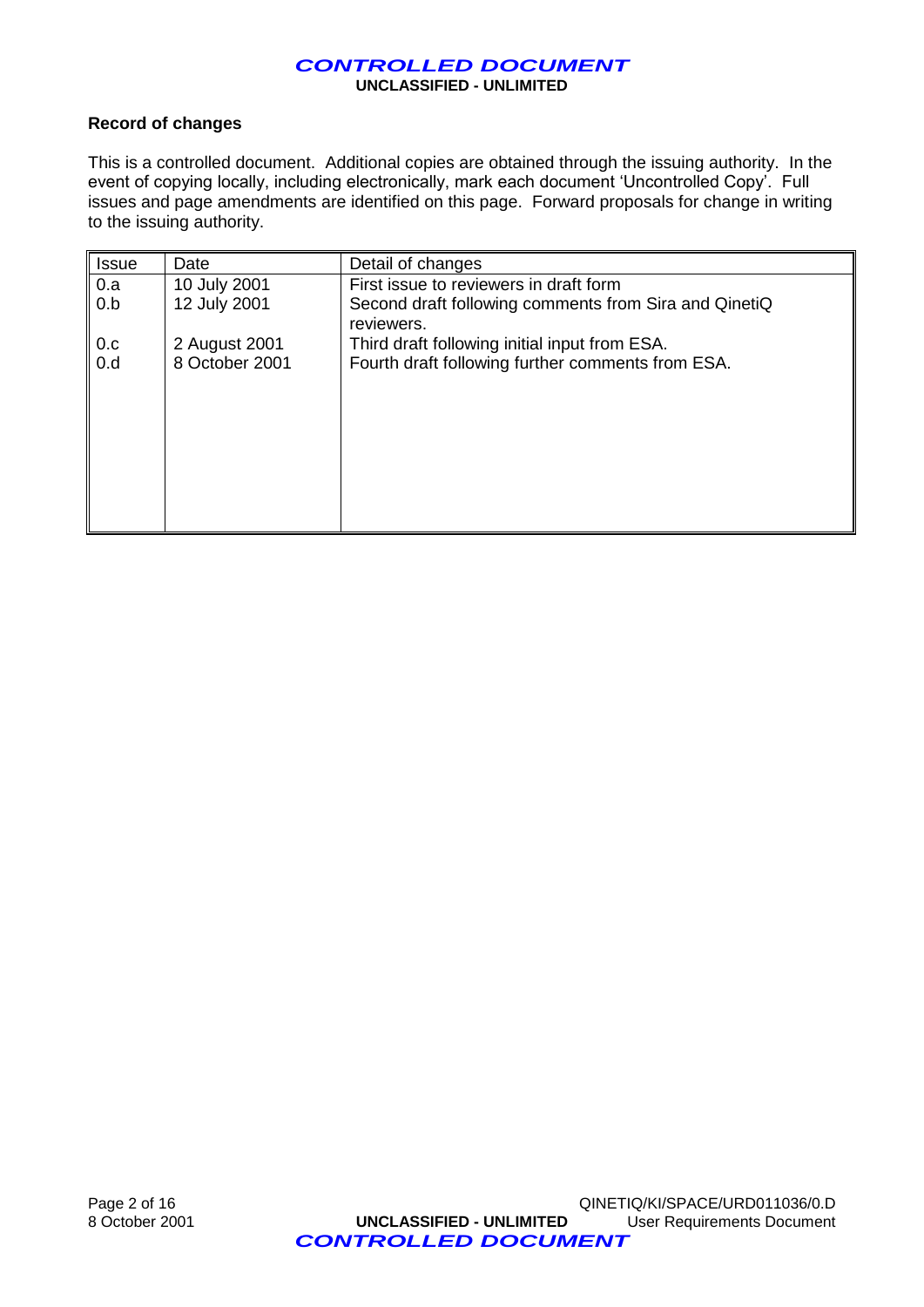**UNCLASSIFIED - UNLIMITED**

#### **Table of contents**

| 1                              | <b>INTRODUCTION</b>                                                                                                                                                                                                                                                        | 5                                                                      |
|--------------------------------|----------------------------------------------------------------------------------------------------------------------------------------------------------------------------------------------------------------------------------------------------------------------------|------------------------------------------------------------------------|
| 1.1                            | <b>Contractual</b>                                                                                                                                                                                                                                                         | 5                                                                      |
| $1.2$                          | <b>Purpose of the Document</b>                                                                                                                                                                                                                                             | 5                                                                      |
| 1.3                            | <b>Scope of the Software</b>                                                                                                                                                                                                                                               | 5                                                                      |
| 1.4                            | Definitions, acronyms and abbreviations                                                                                                                                                                                                                                    | 5                                                                      |
| 1.5                            | <b>References</b>                                                                                                                                                                                                                                                          | 6                                                                      |
| $\mathbf 2$                    | <b>GENERAL DESCRIPTION</b>                                                                                                                                                                                                                                                 | $\overline{7}$                                                         |
| 2.1                            | <b>Product perspective</b>                                                                                                                                                                                                                                                 | $\overline{7}$                                                         |
| 2.2<br>2.2.1<br>2.2.2<br>2.2.6 | <b>General capabilities</b><br>Geometry definition (UR 1)<br>Source particle definition (UR 2)<br>2.2.3<br>Selection of application scenario (UR 4)<br>2.2.4<br>Section of output (UR 4)<br>User Interface requirements (UR 5)<br>2.2.5<br>Performance requirements (UR 6) | 7<br>$\overline{7}$<br>$\overline{7}$<br>$\overline{7}$<br>8<br>8<br>8 |
| 2.3<br>2.3.1<br>2.3.2          | <b>General constraints</b><br>Use of and consistency with Geant4 code (UR 7)<br>Quality requirements (UR 8)                                                                                                                                                                | 8<br>8<br>8                                                            |
| 2.4                            | <b>User characteristics</b>                                                                                                                                                                                                                                                | 8                                                                      |
| 2.5                            | <b>Operational environment (UR 9)</b>                                                                                                                                                                                                                                      | 8                                                                      |
| 2.6                            | <b>Assumptions and dependencies</b>                                                                                                                                                                                                                                        | 9                                                                      |
| 3                              | <b>SPECIFIC REQUIREMENTS</b>                                                                                                                                                                                                                                               | 10                                                                     |
| 3.1                            | <b>Geometry definition (UR 1)</b>                                                                                                                                                                                                                                          | 10                                                                     |
| 3.2                            | Source particle definition (UR 2)                                                                                                                                                                                                                                          | 10                                                                     |
| 3.3                            | Selection of application scenario (UR 3)                                                                                                                                                                                                                                   | 11                                                                     |
| 3.4                            | Selection of output (UR 4)                                                                                                                                                                                                                                                 | 11                                                                     |
| 3.5                            | User interface requirements (UR 5)                                                                                                                                                                                                                                         | 12                                                                     |
| 3.6                            | Performance requirements (UR 6)                                                                                                                                                                                                                                            | 13                                                                     |
| 3.7                            | Use of and consistency with Geant4 code (UR 7)                                                                                                                                                                                                                             | 13                                                                     |
| 3.8                            | <b>Quality requirements (UR 8)</b>                                                                                                                                                                                                                                         | 13                                                                     |
|                                | APPENDIX A GEOMETRY DEFINITION                                                                                                                                                                                                                                             | 14                                                                     |

| QINETIQ/KI/SPACE/URD011036/0.D |                          | Page 3 of 16   |
|--------------------------------|--------------------------|----------------|
| User Requirements Document     | UNCLASSIFIED - UNLIMITED | 8 October 2001 |
| <b>CONTROLLED DOCUMENT</b>     |                          |                |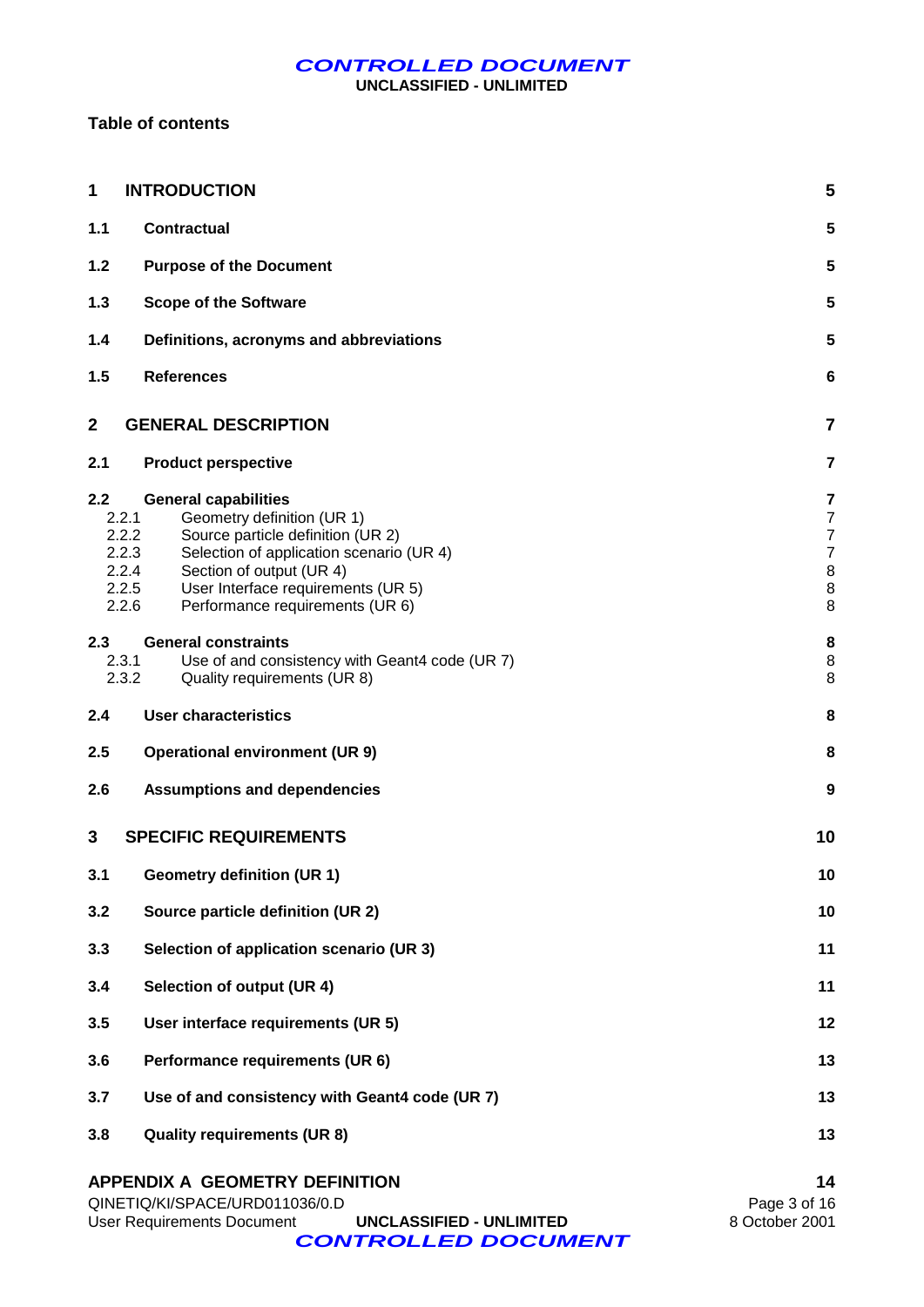**UNCLASSIFIED - UNLIMITED**

#### **APPENDIX B APPLICATION SCENARIOS 16**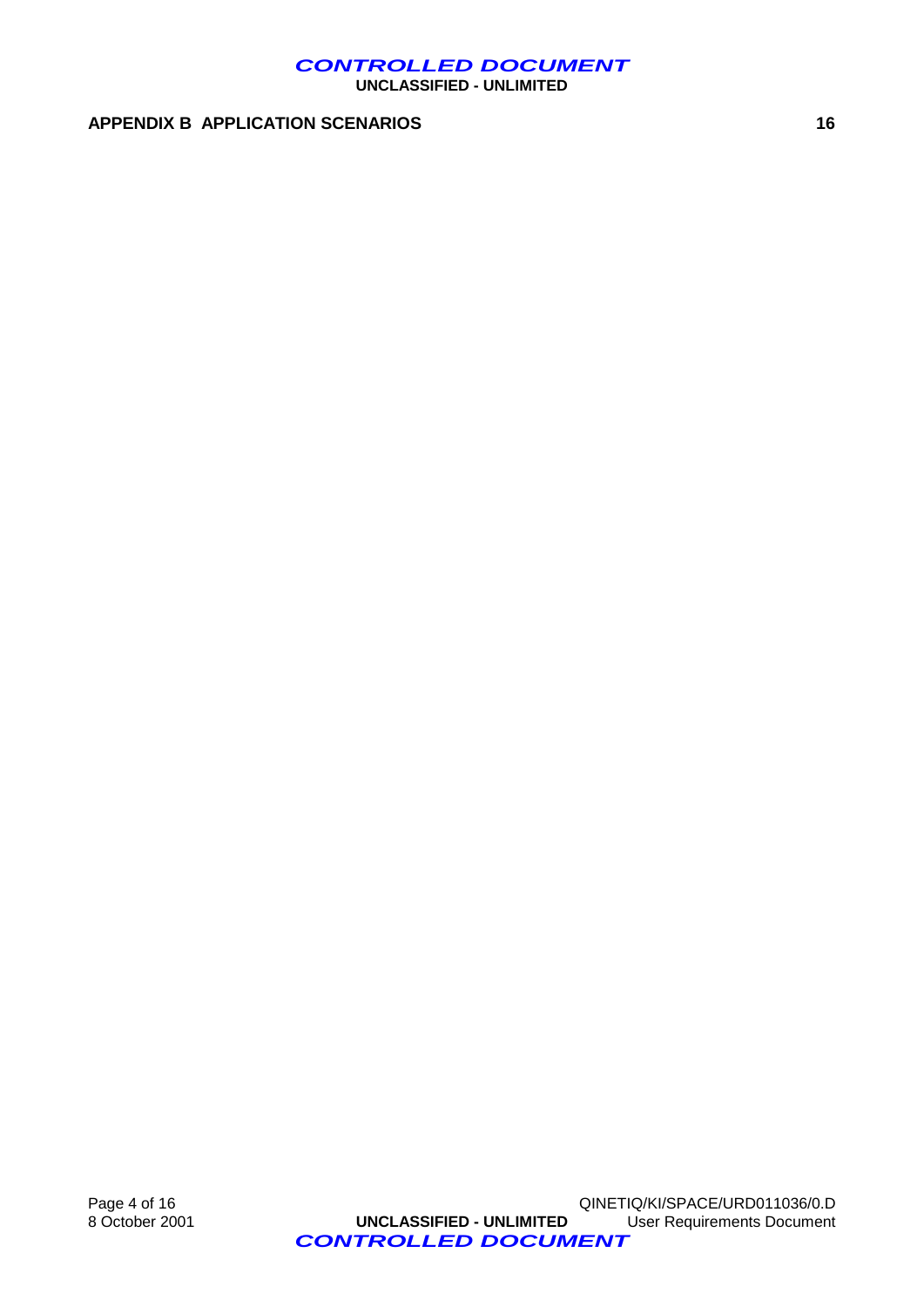## **1 Introduction**

#### **1.1 Contractual**

This document has been issued by QinetiQ Space Department and Sira Electro-Optics Ltd for ESA/ESTEC under contract 14968/00/NL/EC (ESA Technology Research Programme, Space Environment and Effects Major Axis), in part fulfilment of milestone 2 "development of user requirements for radiation effects shielding tools".

#### **1.2 Purpose of the Document**

This document describes the user requirements for a Geant4-based Microdosimetry Analysis Tool (GEMAT) to allow assessment of single event effects in semiconductor devices, including the assessment of simultaneous energy deposition in several sensitive regions (potentially leading to multiple bit upsets).

#### **1.3 Scope of the Software**

GEMAT will utilise the Geant4 radiation transport toolkit as the basis of the simulation to treat the run-management, geometry tracking, physical interaction processes and user interface. Specifically, GEMAT shall use Geant4 4.0, and will interact with and be accessible via the ESA SPENVIS system.

#### **1.4 Definitions, acronyms and abbreviations**

| <b>ASCII</b>   | American Standard Code for Information Interchange                                                                                                 |
|----------------|----------------------------------------------------------------------------------------------------------------------------------------------------|
| <b>BIRA</b>    | Belgisch Instituut voor Ruimte-Aëronomie                                                                                                           |
| <b>CERN</b>    | Conseil Europeen pour la Recherche Nuclaire                                                                                                        |
| <b>CRÈME</b>   | <b>Cosmic Radiation Effects on Micro-Electronics</b>                                                                                               |
| <b>CSV</b>     | comma-separated value                                                                                                                              |
| <b>ESA</b>     | European Space Agency                                                                                                                              |
| <b>ESTEC</b>   | European Space Technology Centre                                                                                                                   |
| Geant4         | C++ toolkit for Monte Carlo simulation of high-energy, fundamental particle<br>transport, developed by an international collaboration led by CERN. |
| <b>GEMAT</b>   | Geant4 Microdosimetry Analysis Tool                                                                                                                |
| <b>GUI</b>     | graphical user interface                                                                                                                           |
| <b>HETC</b>    | <b>High-Energy Transport Code</b>                                                                                                                  |
| <b>OO</b>      | object-oriented                                                                                                                                    |
| <b>PDF</b>     | probability distribution function                                                                                                                  |
| <b>SPENVIS</b> | <b>SPace ENvironment Information System</b>                                                                                                        |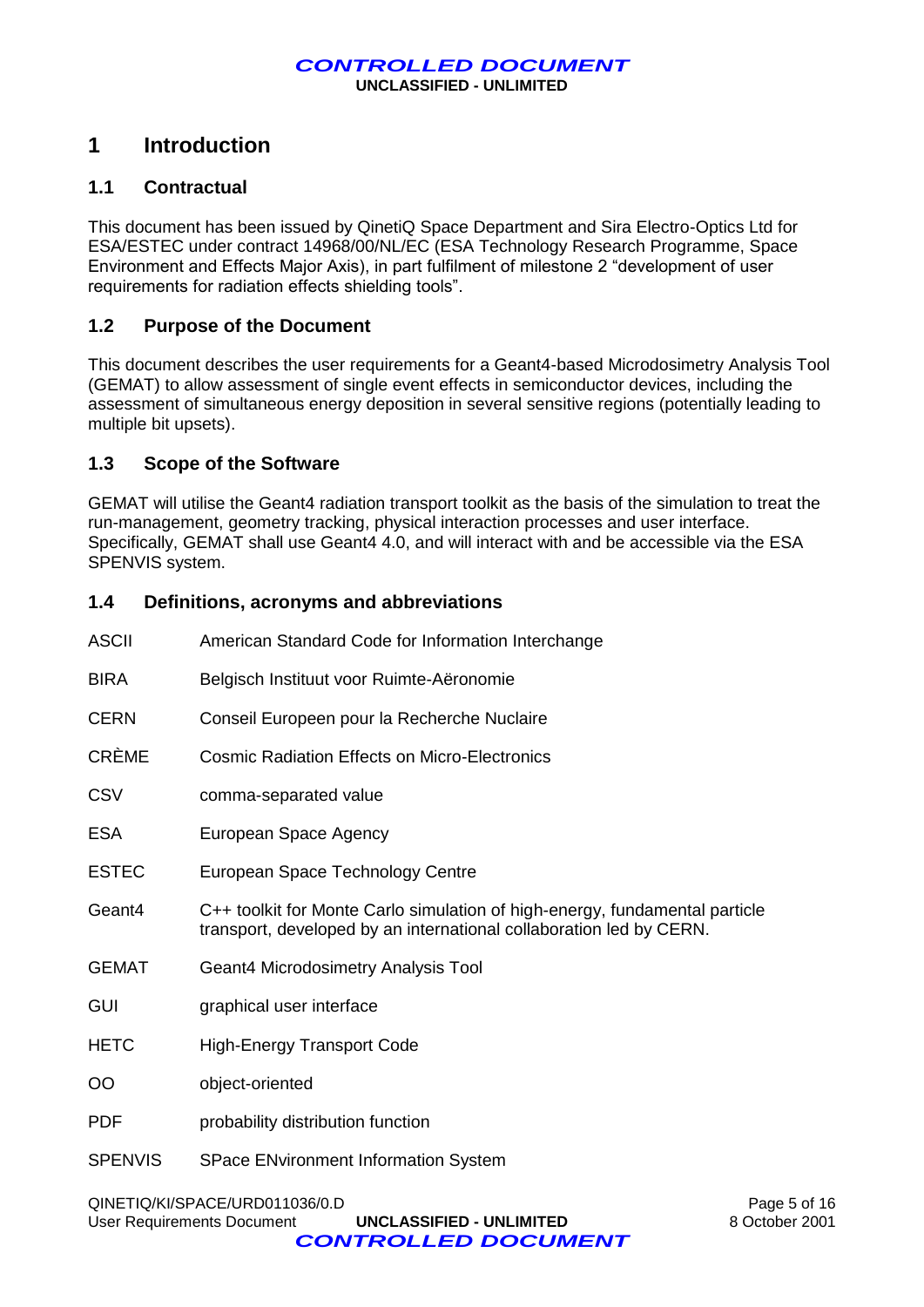**UNCLASSIFIED - UNLIMITED**

- UR user requirement
- URD User Requirements Document
- UrQMD Ultra-relativisitic Quantum Molecular Dynamics

#### **1.5 References**

- [1] The CERN Geant4 Collaboration provides a significant amount of references information: <http://wwwinfo.cern.ch/asd/geant4/geant4.html> From this Web page, access can be obtained to User Documentation:
- [2] User Guide for Application Developers: [http://wwwinfo.cern.ch/asd/geant4/geant4\\_public/G4UsersDocuments/UsersGuides/ForAp](http://wwwinfo.cern.ch/asd/geant/geant4_public/G4UsersDocuments/UsersGuides/ForApplicationDeveloper/html/index.html) [plicationDeveloper/html/index.html](http://wwwinfo.cern.ch/asd/geant/geant4_public/G4UsersDocuments/UsersGuides/ForApplicationDeveloper/html/index.html)
- [3] User Guide for Toolkit Developers: [http://wwwinfo.cern.ch/asd/geant4/geant4\\_public/G4UsersDocuments/UsersGuides/ForTo](http://wwwinfo.cern.ch/asd/geant/geant4_public/G4UsersDocuments/UsersGuides/ForToolkitDeveloper/html/index.html) [olkitDeveloper/html/index.html](http://wwwinfo.cern.ch/asd/geant/geant4_public/G4UsersDocuments/UsersGuides/ForToolkitDeveloper/html/index.html)
- [4] The Physics Reference manual: [http://wwwinfo.cern.ch/asd/geant4/geant4\\_public/G4UsersDocuments/UsersGuides/Physic](http://wwwinfo.cern.ch/asd/geant/geant4_public/G4UsersDocuments/UsersGuides/PhysicsReferenceManual/html/index.html) [sReferenceManual/html/index.html](http://wwwinfo.cern.ch/asd/geant/geant4_public/G4UsersDocuments/UsersGuides/PhysicsReferenceManual/html/index.html)
- [5] The Software Reference manual provides information on the public methods to the Geant4 classes: <http://geant4.kek.jp/cgi-bin/G4GenDoc.csh?flag=1>
- [6] The parent project reference is the proposed 'ESA Radiation Effects Analysis Tools', QINETIQ/KI/SPACE/7/36/8/2. This parent project is itself defined in Work Order contract 14968/00/NL/EC, file reference QINETIQ/KI/SPACE/7/36/8/1/1 as modified by the minutes of meetings (QINETIQ/KI/SPACE/7/36/8/1/3).
- [7] Geant4-based Microdosimetry Analysis Tool: Software Project Management Plan QINETIQ/KI/SPACE/SPMP011037.
- [8] Guide to applying the ESA software engineering standards to small software projects, ESA BSSC(96)2 Issue 1, May 1996.
- The Booch notation will be used for the OO analysis and design diagrams. Good references for this notation are:
- [9]  $'$ Object-Oriented Analysis and Design with Applications', Booch G.  $2<sup>nd</sup>$  ed., Addison Wesley Publishing Company, 1994
- [10] 'Designing Object Oriented Applications using the Booch Method', Robert C. Martin, Prentice Hall, 1995

Good references used for the C and C++ languages are:

- [11] 'C++ Nuts and Bolts for Experienced Programmers', Herbert Schildt, Osborne McGraw-Hill, 1995.
- [12]  $C++$  How to Program', Deitel and Deitel  $-2^{nd}$  ed., Prentice Hall, 1998.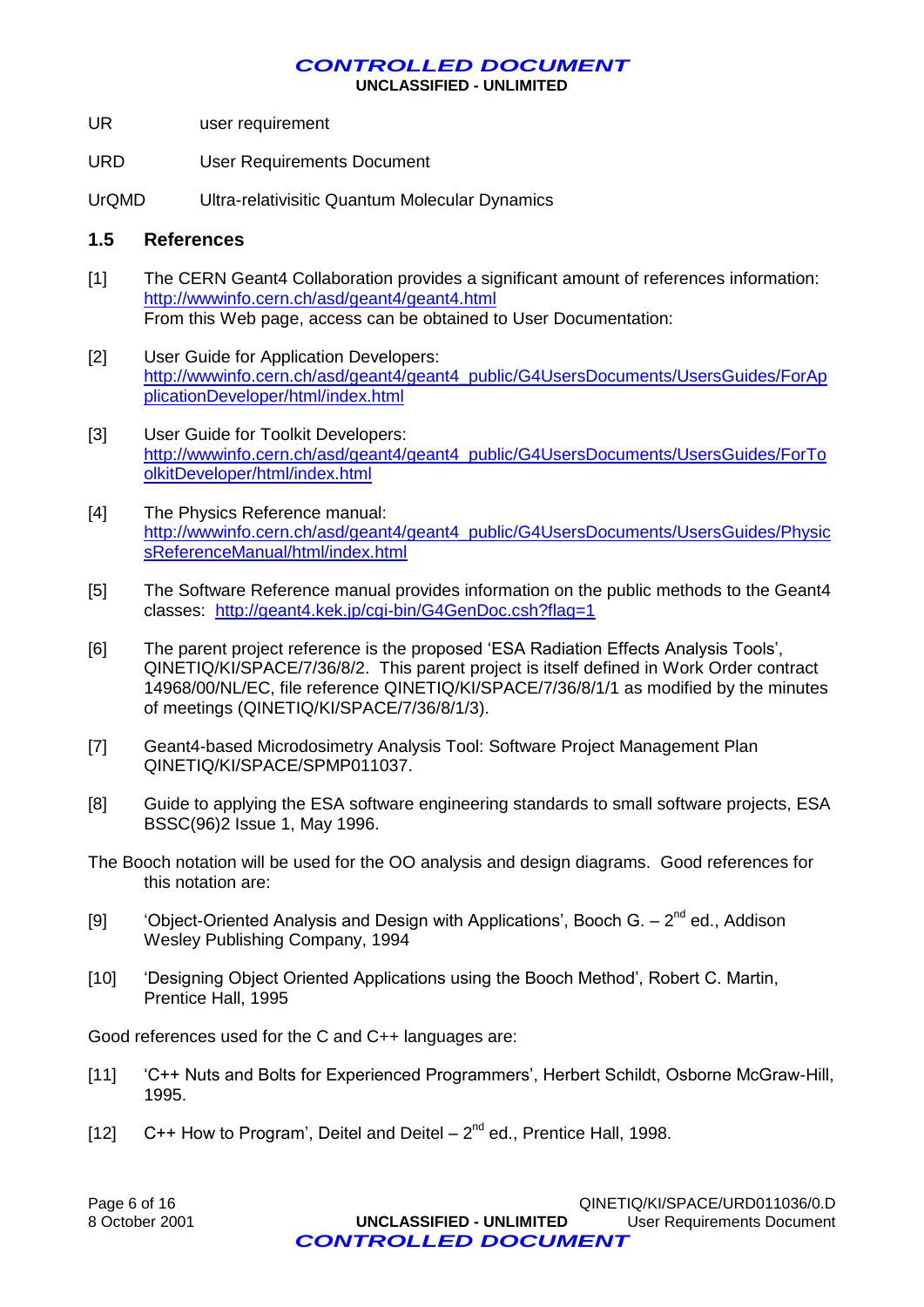## **2 General Description**

The general requirement of this software project is to design and implement in the C++ language, and test a set of classes which, when instantiated as objects at run-time, communicate with runtime objects instantiated in the Geant4 toolkit. This software will allow definition of a geometry structure, representing part of a microelectronics device, and an incident particle source. The Geant4 toolkit will provide the user-interface, run-management, geometry tracking, simulation of physics processes, and flagging of ionisation energy loss in different parts of the geometry. The software will then tally these events to generate a summary of the pulse-height energy deposition spectrum (from particle ionisation) in each volume, including information about simultaneous energy deposition in different volumes.

#### **2.1 Product perspective**

The Geant4 toolkit is a suite of over 1200 C++ classes which will constitute the vast majority of the simulation code making up the executable GEMAT. GEMAT should include a 'main ()' routine and supporting classes capable of being compiled and linked with the bulk of the Geant4 class libraries. Together, this main routine shall instantiate objects from the selection of classes which then form the dynamic model of the software. The classes should have public interfaces that permit communication, access and control over the Geant4 Monte-Carlo simulation process as a whole.

This project will lie predominantly within the scope of an "Application Developer" as defined in the Geant4 user requirements document, Geant4-URD-v6.4, §2.4.1 (see the CERN Geant4 web pages [1]). However, some of the output of the project may add to the Geant4 toolkit of class libraries and therefore some of the development activity is within the scope of a "Framework Provider". The Geant4 User's Guide for Application Developers is considered highly relevant.

#### **2.2 General capabilities**

#### *2.2.1 Geometry definition (UR 1)*

The user shall be able to define a geometry representing the features of a semiconductor device using a selection of geometric volumes. The dimensions of these volumes, composition, and material density and relative position shall be variables defined by the user. The user shall also be able to associate one or more threshold energies with each volume, identifying the sensitivity of depleted regions to a change in device state. The user shall be able to associate a funnel length with non-depleted or inactive regions (ionisation in these regions will be considered to contribute to the charge collection to an adjacent depleted region).

#### *2.2.2 Source particle definition (UR 2)*

The user shall be able to specify the source particle (species, spectrum and angular distribution). It shall also be possible to define the number of primary particle histories to simulate, and a normalisation factor (the incident particle fluence).

#### *2.2.3 Selection of application scenario (UR 4)*

The user shall be able to specify the application scenario and in doing so select the physical interaction processes to be applied to the simulation. The user should also be able to specify variance reduction techniques to apply to the simulation that will improve the efficiency of the calculation.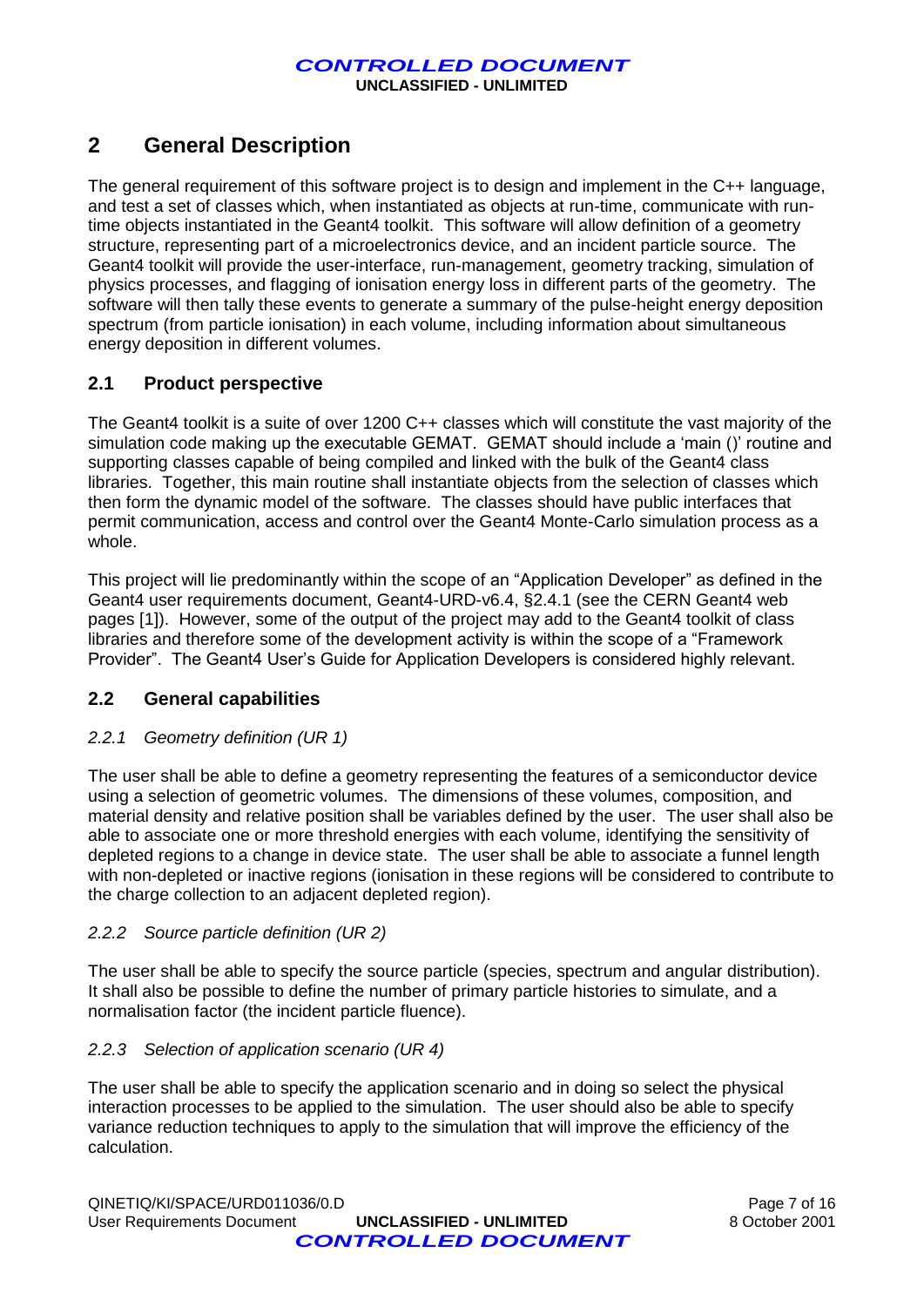#### *2.2.4 Section of output (UR 4)*

The simulation tool shall be able to provide histogrammed output (in text format) of particle ionisation energy deposition spectra within each volume, and details of the number and type of coincidence events where energy deposition exceeds the threshold levels of more than one active volume. GEMAT should also provide the incident particle fluence as a function of depletion region and particle species. If the source particle is a geantino, the default output shall be a path-length distribution function as a function of volume.

#### *2.2.5 User Interface requirements (UR 5)*

GEMAT shall be controlled through ASCII text input, either using a standard terminal (without GUI) or macro-file. Output will be in the form of ASCII text to the terminal screen and, if requested by the user, to one or more CSV (comma-separated value) files.

GEMAT will be required to operate as part of the SPENVIS system ([§2.6\)](#page-8-0). As such, the user will enter parameters associated with the required simulation through a web-page, and view or download the results (text files or graphs). The requirement is therefore that the text-file input and output be compatible with the SPENVIS system.

It shall be possible to visualise the geometry for confirmation of correct definition.

#### *2.2.6 Performance requirements (UR 6)*

The code should be able to provide a rapid microdosimetry analysis for the user-defined geometry. [However, it is difficult to specify the performance as the efficiency will depend upon the type of interactions important for initialising energy deposition (whether direct ionisation by incident particles or from recoiling nuclei), and variance reduction schemes implemented.]

#### **2.3 General constraints**

#### *2.3.1 Use of and consistency with Geant4 code (UR 7)*

GEMAT will be based on the Geant4 4.0 toolkit. Any new code shall be consistent with existing Geant4 code in terms of modularization and coding approaches.

#### *2.3.2 Quality requirements (UR 8)*

The GEMAT code shall be developed to ESA PSS-05 standards for small software projects [8].

#### **2.4 User characteristics**

The user will have a basic understanding of the space radiation environment, interaction processes with materials, and single event phenomena arising from direct ionisation and nuclear interactions. The user should be able to use a text editor on the host machine to view and modify the controlling parameters for this software, or in the case of implementation of GEMAT under the SPENVIS system, he/she should be able to input information through a web-page interface. People wishing to extend or modify this code should possess a good understanding of the C++ programming language and at least a basic understanding of a recognised OO analysis and design process and corresponding notation such as Booch or UML. (It is not expected that users undertake this task.)

#### **2.5 Operational environment (UR 9)**

GEMAT will be tested using the following platforms:

|                | <b>CONTROLLED DOCUMENT</b> |                                |
|----------------|----------------------------|--------------------------------|
| 8 October 2001 | UNCLASSIFIED - UNLIMITED   | User Requirements Document     |
| Page 8 of 16   |                            | QINETIQ/KI/SPACE/URD011036/0.D |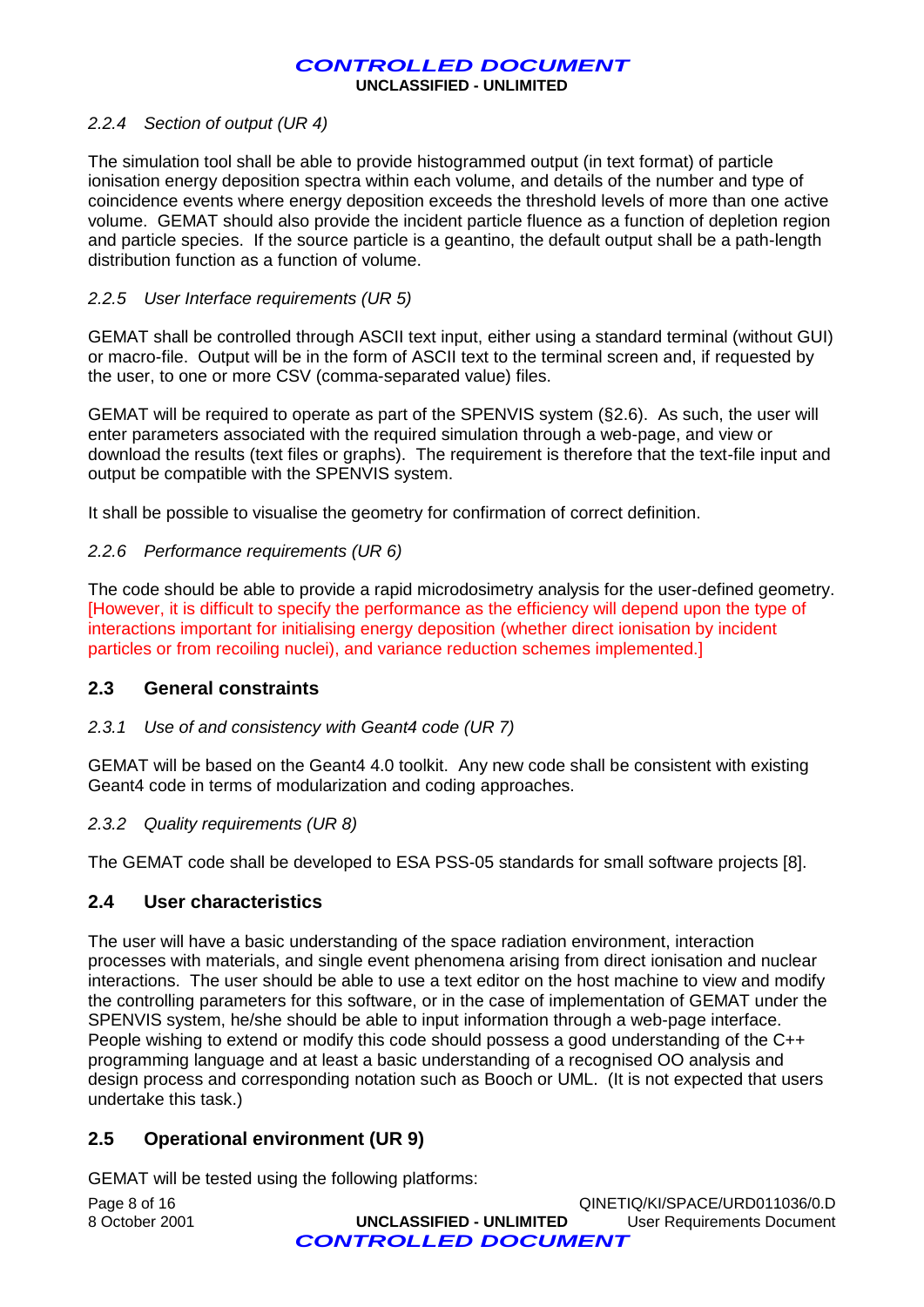**UNCLASSIFIED - UNLIMITED**

- 1. Sun Ultra 1 Workstation HD space - sufficient for installation and running Geant4 4.0 Solaris 2.7 operating system Sun Workshop C++ compiler 5.2
- 2. IBM compatible PC Pentium II 500 MHz processor 128MB memory HD space - sufficient for installation and running of Geant4 4.0 Linux operating system (Redhat 6.2) GNU gcc compiler which has g++ 2.95.2

Geant4 guidelines state that it is a necessary and sufficient condition that the software be demonstrated to operate without error on *two* different platforms (under different operating systems).

#### <span id="page-8-0"></span>**2.6 Assumptions and dependencies**

It is assumed that the physics processes are modelled through existing classes implemented in Geant4, or currently being developed for the toolkit. This software project will **not** involve the development or implementation of any new physical processes. The key physical process missing, which is relevant to the space radiation environment is the treatment of the nuclear interactions of protons or light heavy ions. It is presently understood that the intranuclear cascade code (a re-engineering of HETC) will be available by the end of 2001 in Geant4 4.0 to address proton-nuclear interactions. However, models such as Ultra-relativistic Quantum Molecular Dynamics (UrQMD) model, which will treat nuclear-nuclear interactions, are being developed by the Geant4 collaboration on a longer time-scale.

In addition, the treatment of volume-dependant particle cut-offs is a feature that is a consideration for GEMAT (UR 1.7), and variance reduction for "path-length shrinking" a requirement (UR 3.4) neither of these are currently treated within Geant4. The inclusion of these facilities in the tool is dependant upon the implementation of such variance reduction features within Geant4 4.0. It is further assumed that Geant4 4.0 is released on 17 December 2001.

GEMAT is intended to be accessible to users of the SPENVIS system, with the code operating on computers at BIRA, Belgium. It is assumed that the developers of the SPENVIS system will be responsible for developing:

- web-page interfaces (GEMAT/web-page);
- utilities to convert text-file data output to graphics files.

It is further assumed that suitably powerful PC/Linux or Sun platforms (see §2.5) are available at BIRA or QinetiQ to operate GEMAT – in the latter case these would be tasked by the SPENVIS system. (Note that contract 14968/00/NL/EC includes provision for the purchase of a computer or computers, potentially for this purpose.)

Execution times for GEMAT may be significantly longer than other programs in the SPENVIS suite, depending upon the detail of the microdosimetry study. It is assumed that the GEMAT simulation will not be killed, except after a maximum execution time (set by the SPENVIS System Administrator) or cancel signal sent by the user (see URs 5.7, 5.8, and 5.9).

It is recommended that definition of the geometry through the web page should, if possible, be similar to that used to define geometries for shielding analysis in SPENVIS.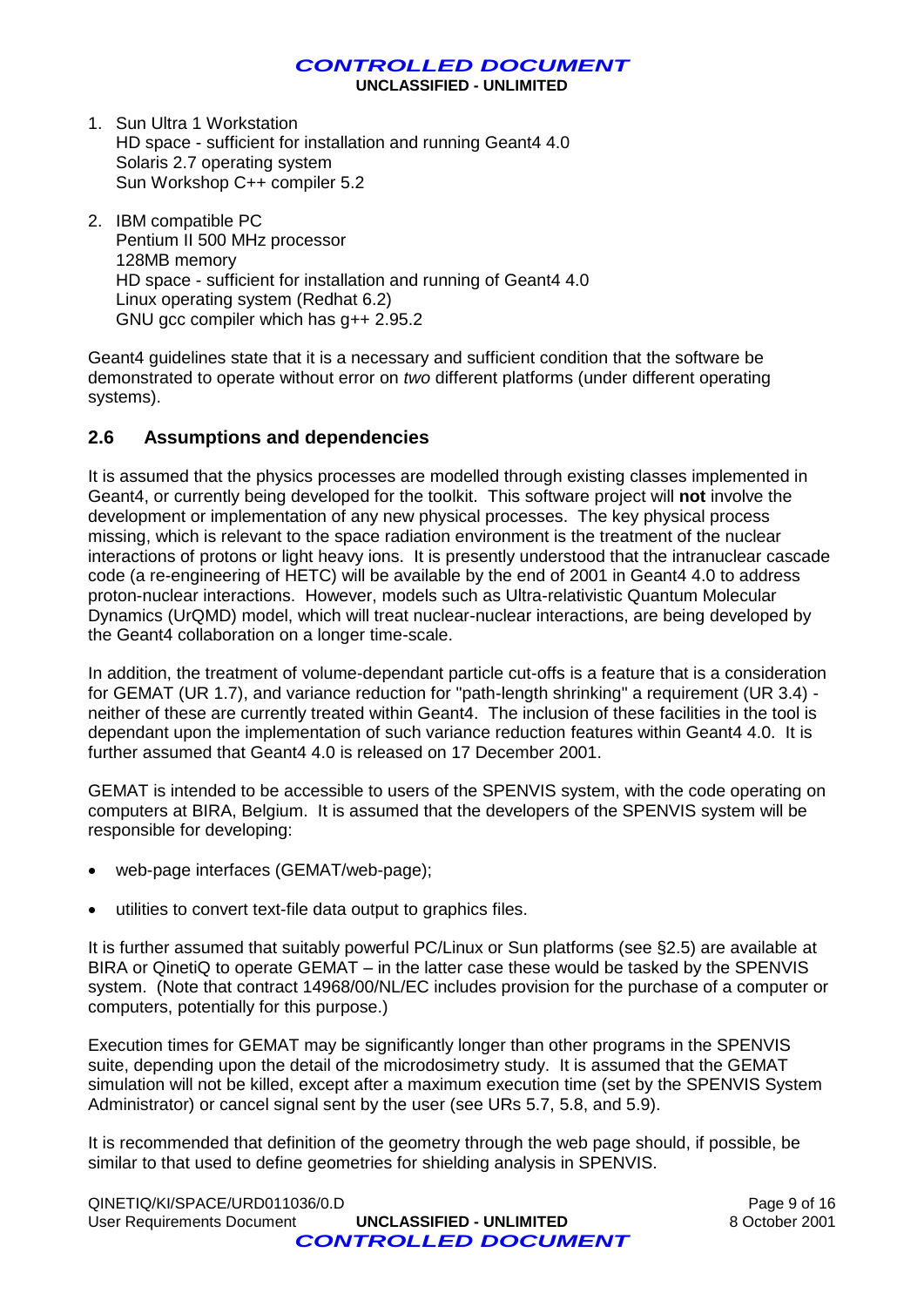**UNCLASSIFIED - UNLIMITED**

# **3 Specific Requirements**

## **3.1 Geometry definition (UR 1)**

| UR ID         | <b>Description of Requirement</b>                                                                                                                                                                                 |
|---------------|-------------------------------------------------------------------------------------------------------------------------------------------------------------------------------------------------------------------|
| <b>UR 1.1</b> | The user shall be able to define the geometry in terms of a collection of simple<br>bodies (see Appendix A), with covering or underlying layers.                                                                  |
| <b>UR 1.2</b> | It shall be possible to define volumes representing depleted regions as having<br>trapezoidal vertical cross-sections (see Appendix A).                                                                           |
| UR 1.3        | It shall be possible to locate rectangular parallelepiped shapes above the other<br>parts of the geometry to represent contact structures.                                                                        |
| UR 1.4        | The user shall be able to define the dimensions and positions of the volumes,<br>thicknesses of overlying/underlying layers, and chemical composition and<br>density of the materials.                            |
| UR 1.5        | The user shall be able to define one or more threshold energies associated with<br>state-change for the volumes representing depleted regions, or a funnel length<br>for non-depleted regions / inactive regions. |
| <b>UR 1.6</b> | The user shall be able to define the visualisation attributes associated with each<br>volume (see UR 5.5).                                                                                                        |
| UR 1.7        | Consideration should be given to allowing the user to apply different cut-off<br>lengths as a function of layer, in order to make the simulation more efficient.                                                  |
| <b>UR 1.8</b> | The maximum number of volumes representing depletion zones shall be<br>restricted to 20.                                                                                                                          |

## **3.2 Source particle definition (UR 2)**

| UR ID         | <b>Description of Requirement</b>                                                                                                                                                                                                                                                                                                                                  |
|---------------|--------------------------------------------------------------------------------------------------------------------------------------------------------------------------------------------------------------------------------------------------------------------------------------------------------------------------------------------------------------------|
| <b>UR 2.1</b> | The user shall be able to define the incident particle type as geantino, electron,<br>photon, proton, neutron or ion (defined by atomic and nucleon number and<br>excitation state of the nucleus, and charge state of the atom).                                                                                                                                  |
| UR 2.2        | The user shall be able to define the incident particle spectrum as mono-<br>energetic, power-law, exponential, or a piece-wise fit (linear, power-law or<br>exponential) to data.                                                                                                                                                                                  |
| <b>UR 2.3</b> | The user shall be able to define the source either as a trapped proton or<br>electron spectrum generated by SPENVIS trapped particle models, a solar<br>proton spectrum generated by the SPENVIS solar particle event models, or<br>cosmic ray nuclei defined by CREME, or from a MULASSIS output (input<br>spectrum assumed to be for a single particle species). |
| <b>UR 2.4</b> | The source particles shall be incident over a rectangle or circle located above<br>(+z) or below (-z) the geometry (see Appendix A). The user shall be able to<br>define the position and dimensions of the rectangle/circle.                                                                                                                                      |
| <b>UR 2.5</b> | The user shall be able to define the incident particle angular distribution as<br>unidirectional (incident at a specific $\theta$ and $\phi$ to the geometry), isotropic ( <i>i.e.</i> PDF<br>varies as $sin\theta$ or cosine-law ( <i>i.e.</i> PDF varies as $sin\theta cos\theta$ )                                                                              |
| UR 2.6        | The user shall be able to specify the normalisation factor in terms of the incident<br>particle fluence, expressed in particles/ $\text{cm}^2$ or particles/ $\text{m}^2$ .                                                                                                                                                                                        |
| UR 2.7        | By default the source particle fluence shall be 1 $cm-2$ .                                                                                                                                                                                                                                                                                                         |
| UR 2.8        | The user shall be able to specify the number of primary particle histories to<br>simulate.                                                                                                                                                                                                                                                                         |
| Page 10 of 16 | QINETIQ/KI/SPACE/URD011036/0.D                                                                                                                                                                                                                                                                                                                                     |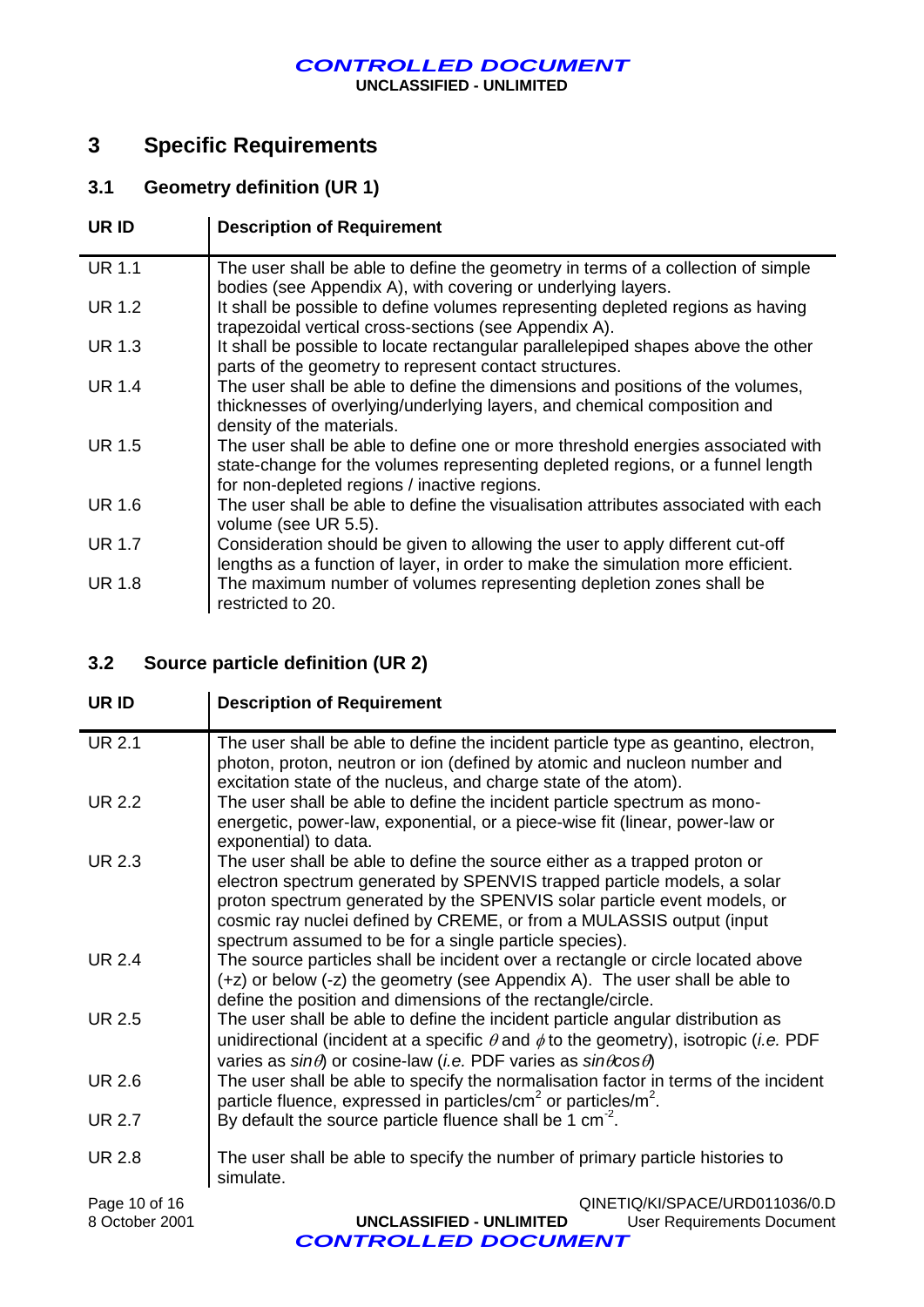**UNCLASSIFIED - UNLIMITED**

| UR ID  | Description of Requirement                                        |
|--------|-------------------------------------------------------------------|
| UR 2.9 | The default number of primary particle histories shall be 10,000. |

## **3.3 Selection of application scenario (UR 3)**

| UR ID         | <b>Description of Requirement</b>                                                                                                                                                                            |
|---------------|--------------------------------------------------------------------------------------------------------------------------------------------------------------------------------------------------------------|
| <b>UR 3.1</b> | The user shall be able to select the application scenario to be applied in the<br>simulation, and based on this the appropriate physical processes within Geant4<br>should be invoked (see Appendix B).      |
| <b>UR 3.2</b> | If the scenario is not specified, a default set of physical processes shall be<br>applied subject to the source particle and energy (see Appendix B).                                                        |
| <b>UR 3.3</b> | The user shall be able to change the initial random number seed in order to<br>perform several shielding calculations for the same shield and source to<br>increase the statistical accuracy of the results. |
| <b>UR 3.4</b> | The user should be able to apply variance reduction techniques to the particle<br>transport and interaction processes [TBD].                                                                                 |

## **3.4 Selection of output (UR 4)**

| UR ID          | <b>Description of Requirement</b>                                                                                                                                                                                                                                                                                                                          |
|----------------|------------------------------------------------------------------------------------------------------------------------------------------------------------------------------------------------------------------------------------------------------------------------------------------------------------------------------------------------------------|
| <b>UR 4.1</b>  | The user shall be able to define the quantities to be histogrammed. Output<br>quantities shall be particle fluence incident upon depleted regions, pulse-height<br>ionising energy-deposition spectra, details of coincidence events and (for<br>geantino particle sources) path-length distributions, all normalised to the incident<br>particle fluence. |
| <b>UR 4.2</b>  | The particle fluence incident on depleted regions shall be calculated as a<br>function of depletion volume.                                                                                                                                                                                                                                                |
| <b>UR 4.3</b>  | The particle fluence incident on depleted regions shall be calculated as a<br>function of particle species.                                                                                                                                                                                                                                                |
| UR 4.4         | The particle fluence incident upon the depletion volumes shall be determined as<br>a function of particle energy, according to an energy binning scheme entered by<br>the user.                                                                                                                                                                            |
| <b>UR 4.5</b>  | The user shall be able to select the units of particle fluence as either<br>particles/ $\mu$ m <sup>2</sup> , particles/cm <sup>2</sup> or particles/m <sup>2</sup> .                                                                                                                                                                                      |
| UR 4.6         | The default units of particle fluence shall be particles/cm <sup>2</sup> .                                                                                                                                                                                                                                                                                 |
| <b>UR 4.7</b>  | Values of particle fluence shall include associated errors based on Poisson<br>statistics.                                                                                                                                                                                                                                                                 |
| <b>UR 4.8</b>  | Pulse-height energy deposition shall be calculated as a function of volume.                                                                                                                                                                                                                                                                                |
| <b>UR 4.9</b>  | Three distinct types of pulse-height energy deposition spectra shall be<br>calculated for: energy associated with charge collection in the depletion region<br>alone; for charge collection from the funnel only; and associated with charge<br>collection from both regions.                                                                              |
| <b>UR 4.10</b> | For energy deposition in depleted regions, the energy shall be calculated based<br>on the total energy deposited in the volume - even if the volume is complex, and<br>a particle enters, leaves and then re-enters the volume, the energy deposition is<br>determined from the sum of both paths through the volume.                                      |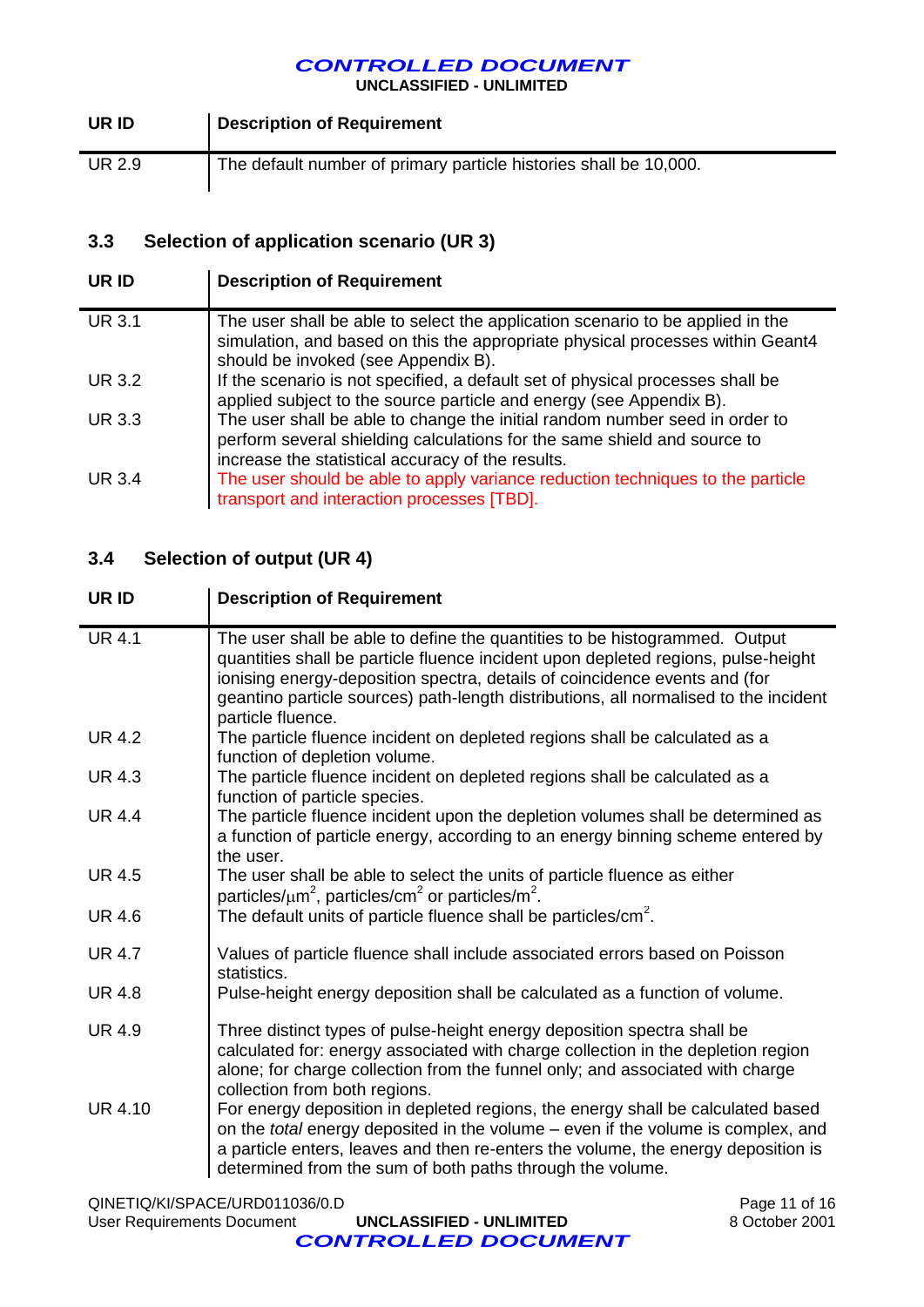**UNCLASSIFIED - UNLIMITED**

| UR ID          | <b>Description of Requirement</b>                                                                                                                                                                     |
|----------------|-------------------------------------------------------------------------------------------------------------------------------------------------------------------------------------------------------|
| <b>UR 4.11</b> | The user shall be able to define a binning scheme for the energy deposition<br>spectrum                                                                                                               |
| UR 4.12        | The user shall be able to select the units of energy deposition as eV, keV or<br>MeV.                                                                                                                 |
| <b>UR 4.13</b> | The default units of energy deposition for energy deposition spectra shall be<br>MeV.                                                                                                                 |
| <b>UR 4.14</b> | The energy deposition spectra shall include associated errors based on Poisson<br>statistics.                                                                                                         |
| <b>UR 4.15</b> | Details of coincidence events shall be output as a function of the depletion<br>volume and threshold energy.                                                                                          |
| <b>UR 4.16</b> | Poisson errors associated with the number of coincidence events shall be<br>provided.                                                                                                                 |
| <b>UR 4.17</b> | Path-length distributions shall be output as a function of each depletion volume.                                                                                                                     |
| <b>UR 4.18</b> | The user shall be able to define a binning scheme for the path-length.                                                                                                                                |
| <b>UR 4.19</b> | The user shall be able to select the units of path-length as actual linear<br>dimensions (i.e. $\mu$ m, mm, cm, m, km) and areal mass (i.e. mg/cm <sup>2</sup> , g/cm <sup>2</sup> , and<br>$kg/m2$ ) |
| <b>UR 4.20</b> | The default units of path-length shall be mg/cm <sup>2</sup> .                                                                                                                                        |
| <b>UR 4.21</b> | Poisson errors associated with the path-length distributions shall be provided.                                                                                                                       |

## **3.5 User interface requirements (UR 5)**

| UR ID         | <b>Description of Requirement</b>                                                                                                                                                           |  |  |
|---------------|---------------------------------------------------------------------------------------------------------------------------------------------------------------------------------------------|--|--|
| <b>UR 5.1</b> | The user shall be able to control the GEMAT through a simple (dumb-)<br>terminal interface.                                                                                                 |  |  |
| <b>UR 5.2</b> | It shall be possible for GEMAT to process commands/run-parameters held in<br>an ASCII text file.                                                                                            |  |  |
| <b>UR 5.3</b> | Output (run results and tabulated histograms) shall be to the terminal and/or<br>data file in ASCII text format                                                                             |  |  |
| <b>UR 5.4</b> | Histogram results to a data file shall be in CSV format.                                                                                                                                    |  |  |
| <b>UR 5.5</b> | It shall be possible to visualise the geometry to confirm its accurate definition,<br>and particle tracks in the geometry.                                                                  |  |  |
| UR 5.6        | If implemented under SPENVIS, the user shall be able to control GEMAT<br>through a web-page interface.                                                                                      |  |  |
| UR 5.7        | GEMAT shall provide a prediction of the execution time, based on the time<br>take to process the first few primary particle histories.                                                      |  |  |
| UR 5.8        | If the expected execution time exceeds the System Administrator - defined<br>maximum execution time, the user shall be informed of this.                                                    |  |  |
| <b>UR 5.9</b> | The user should be able to interrupt execution of the simulation in a controlled<br>fashion, so that the results obtained are recorded to the output files before the<br>process is killed. |  |  |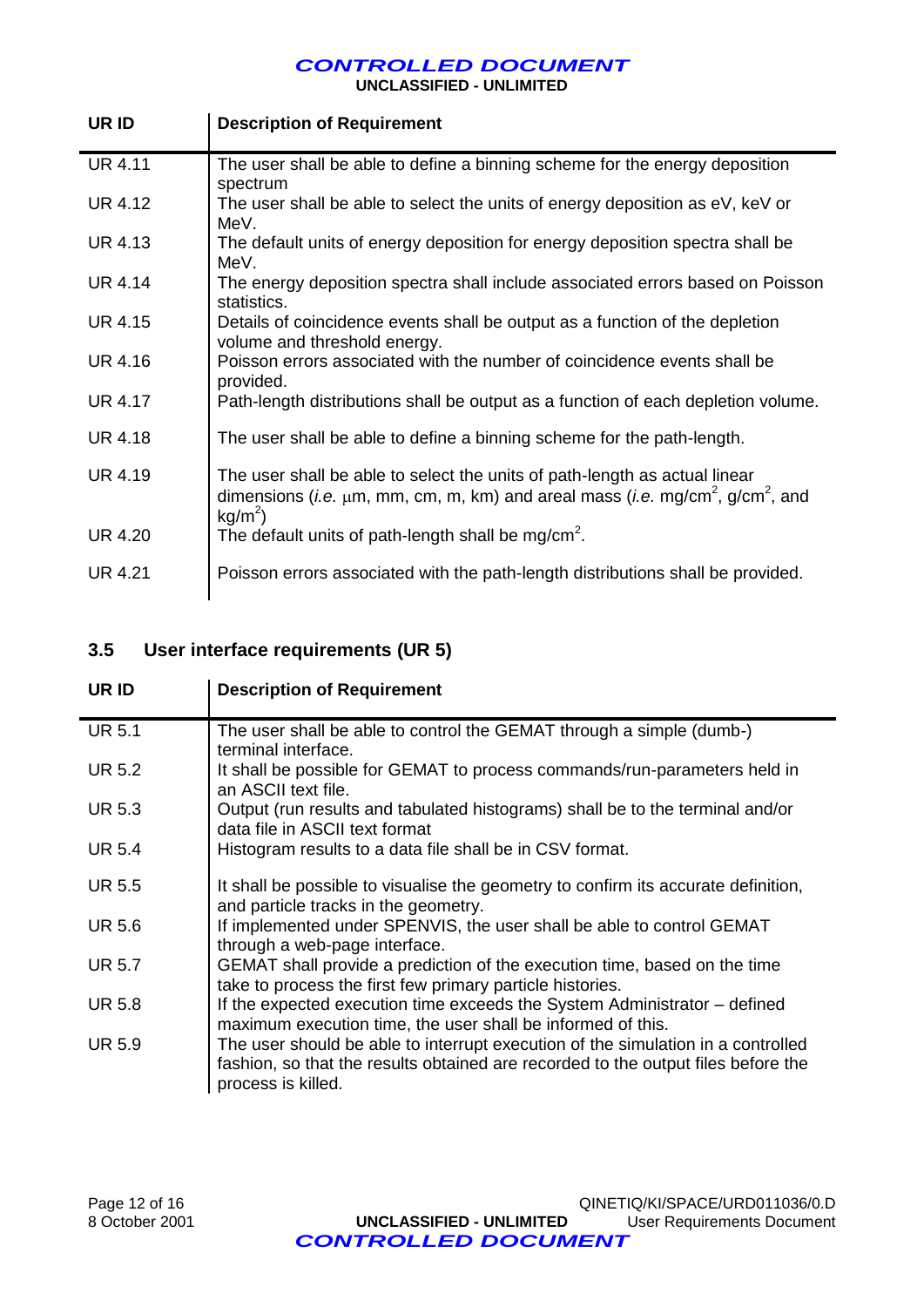**UNCLASSIFIED - UNLIMITED**

#### **3.6 Performance requirements (UR 6)**

| UR ID         | <b>Description of Requirement</b> |
|---------------|-----------------------------------|
| <b>UR 6.1</b> | <b>TBD</b>                        |

#### **3.7 Use of and consistency with Geant4 code (UR 7)**

| UR ID         | <b>Description of Requirement</b>                                                                                                                          |  |  |
|---------------|------------------------------------------------------------------------------------------------------------------------------------------------------------|--|--|
| <b>UR 7.1</b> | GEMAT shall be based on the Geant4 4.0 toolkit.                                                                                                            |  |  |
| UR 7.2        | The new software shall be consistent with existing Geant4 code in terms of<br>modularization and coding practice, provided it does not conflict with UR 8. |  |  |

#### **3.8 Quality requirements (UR 8)**

| UR ID         | <b>Description of Requirement</b>                                                   |
|---------------|-------------------------------------------------------------------------------------|
| <b>UR 8.1</b> | GEMAT shall be developed to ESA PSS-05 standards for small software<br>projects.    |
| <b>UR 8.2</b> | The software design will be based on a thorough OO decomposition of the<br>problem. |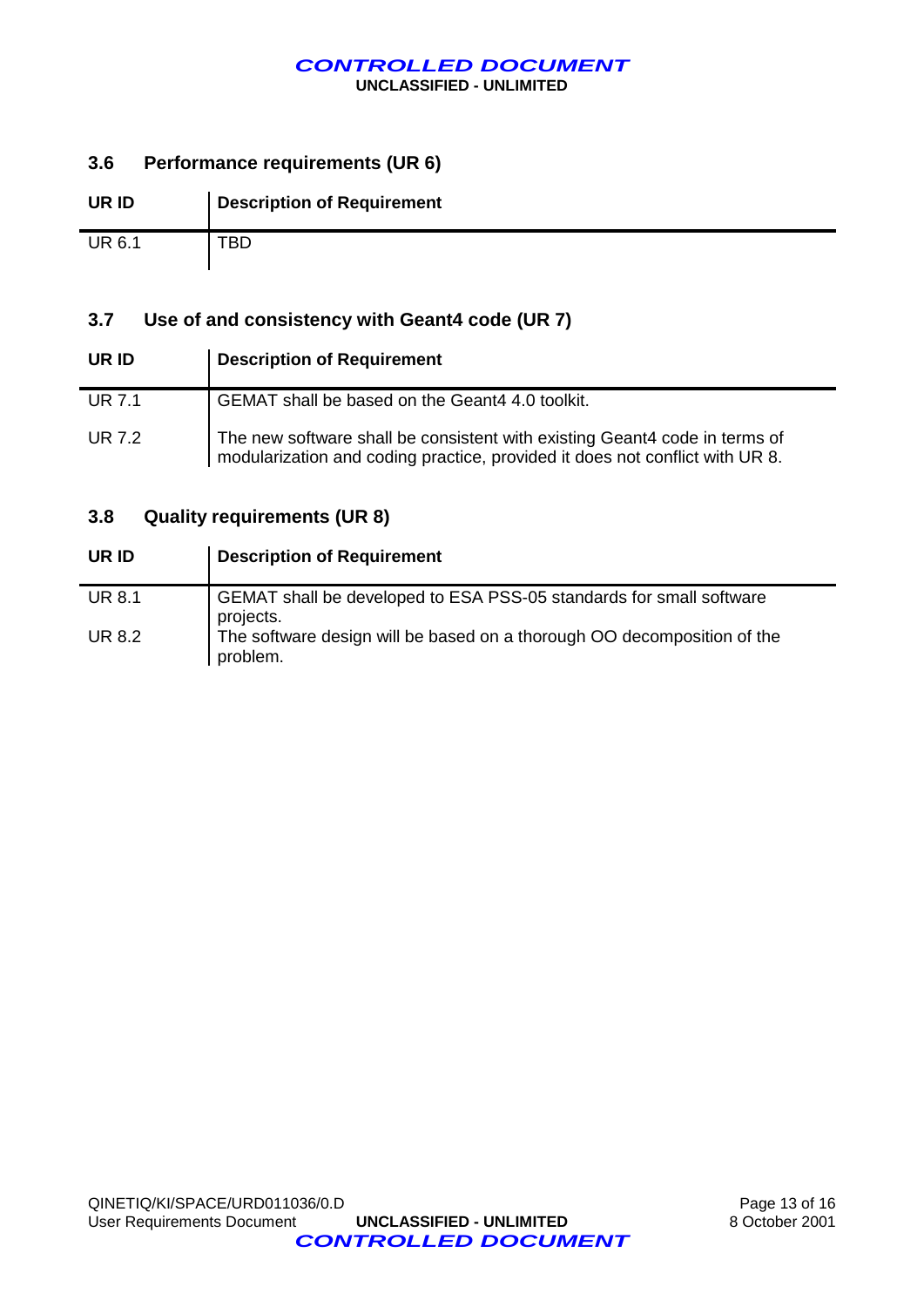## **Appendix A Geometry definition**

The GEMAT geometry shall be defined in terms of one or more active volumes (cylinder, rectangular parallelepiped, 'L' and 'U' shape volumes) corresponding to depleted regions of the semiconductor (see Figure A.1). These shall be embedded in a non-depleted region, and have non-depleted and/or inactive layers above and below (see Figure A.2).



'U' shape

Page 14 of 16<br>
B October 2001 **CINELASSIFIED - UNLIMITED** QINETIQ/KI/SPACE/URD011036/0.D<br> **UNCLASSIFIED - UNLIMITED** User Requirements Document 8 October 2001 **UNCLASSIFIED - UNLIMITED** User Requirements Document *CONTROLLED DOCUMENT Figure A.1: Possible active volumes.*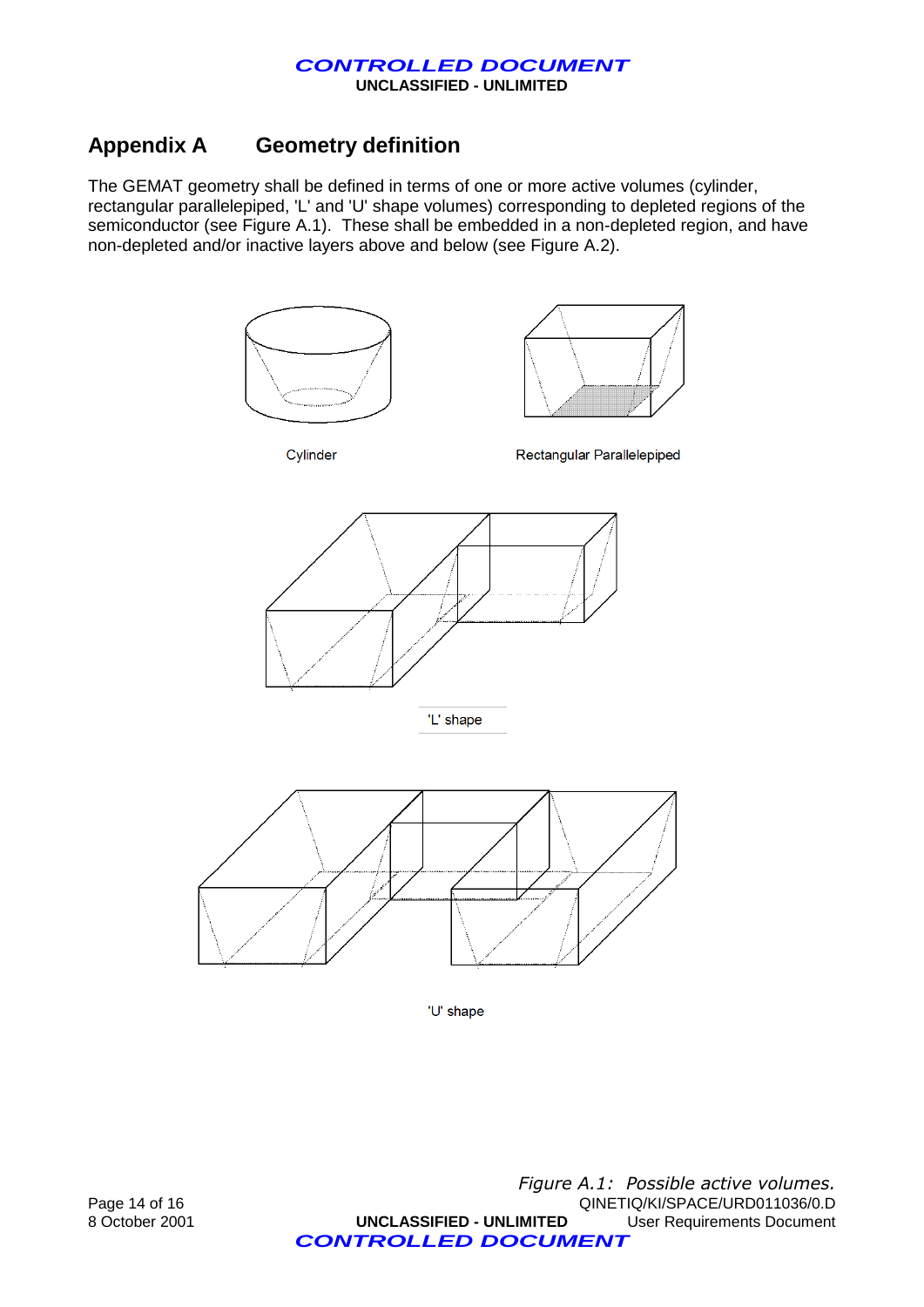**UNCLASSIFIED - UNLIMITED**



*Figure A.2: Example geometry showing depleted and non-depleted or inactive layers.*

It shall be possible to define the volumes representing depleted regions as having "tapered" edges so that the vertical cross-section is trapezoidal (indicated by dotted lines in figure A.1).